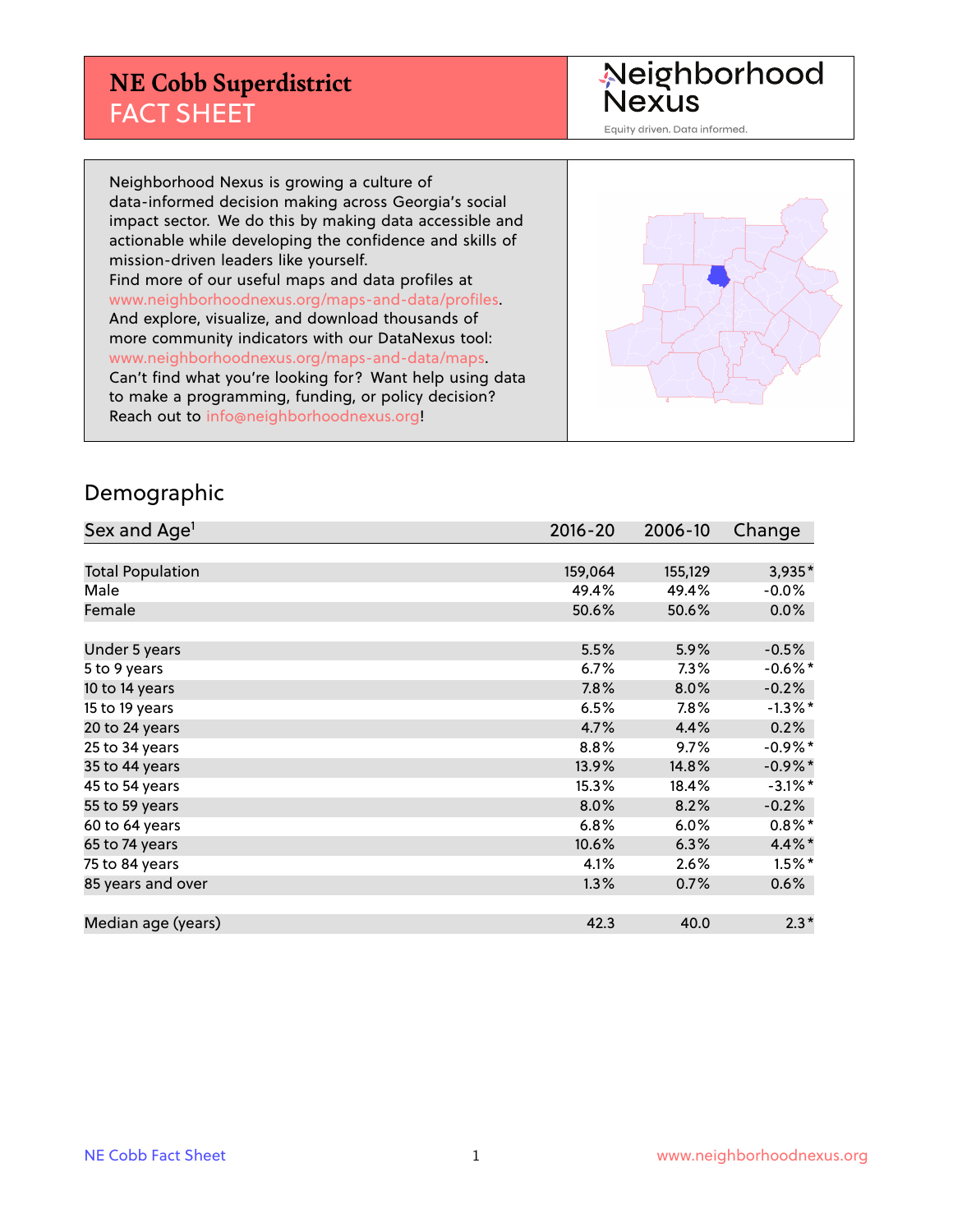## Demographic, continued...

| Race <sup>2</sup>                                            | $2016 - 20$ | 2006-10 | Change      |
|--------------------------------------------------------------|-------------|---------|-------------|
| <b>Total population</b>                                      | 159,064     | 155,129 | 3,935*      |
| One race                                                     | 95.4%       | 98.6%   | $-3.2\%$ *  |
| White                                                        | 76.6%       | 80.5%   | $-3.9\%$ *  |
| <b>Black or African American</b>                             | 9.3%        | 8.5%    | 0.8%        |
| American Indian and Alaska Native                            | 0.2%        | 0.2%    | $-0.1%$     |
| Asian                                                        | 7.7%        | 6.4%    | $1.2\%$ *   |
| Native Hawaiian and Other Pacific Islander                   | 0.0%        | 0.0%    | 0.0%        |
| Some other race                                              | 1.6%        | 2.9%    | $-1.2%$ *   |
| Two or more races                                            | 4.6%        | 1.4%    | $3.2\%$ *   |
| Race alone or in combination with other race(s) <sup>3</sup> | $2016 - 20$ | 2006-10 | Change      |
| <b>Total population</b>                                      | 159,064     | 155,129 | 3,935*      |
| White                                                        | 80.7%       | 81.7%   | $-1.0%$     |
| <b>Black or African American</b>                             | 11.1%       | 9.3%    | $1.8\%$ *   |
| American Indian and Alaska Native                            | 0.8%        | 0.6%    | 0.2%        |
| Asian                                                        | 8.9%        | 6.8%    | $2.0\%$ *   |
| Native Hawaiian and Other Pacific Islander                   | 0.2%        | 0.0%    | 0.2%        |
| Some other race                                              | 3.4%        | 3.2%    | 0.3%        |
| Hispanic or Latino and Race <sup>4</sup>                     | $2016 - 20$ | 2006-10 | Change      |
| Total population                                             | 159,064     | 155,129 | 3,935*      |
| Hispanic or Latino (of any race)                             | 6.8%        | 5.9%    | 0.9%        |
| Not Hispanic or Latino                                       | 93.2%       | 94.1%   | $-0.9\%$ *  |
| White alone                                                  | 72.7%       | 77.2%   | $-4.5%$ *   |
| Black or African American alone                              | 8.9%        | 8.4%    | 0.5%        |
| American Indian and Alaska Native alone                      | 0.1%        | 0.2%    | $-0.1%$     |
| Asian alone                                                  | 7.6%        | 6.4%    | $1.2\%$ *   |
| Native Hawaiian and Other Pacific Islander alone             | 0.0%        | 0.0%    | $0.0\%$     |
| Some other race alone                                        | 0.6%        | 0.7%    | $-0.1%$     |
| Two or more races                                            | 3.3%        | 1.2%    | $2.1\%$ *   |
| U.S. Citizenship Status <sup>5</sup>                         | $2016 - 20$ | 2006-10 | Change      |
| Foreign-born population                                      | 22,709      | 19,004  | $3,705*$    |
| Naturalized U.S. citizen                                     | 62.9%       | 51.6%   | $11.3\%$ *  |
| Not a U.S. citizen                                           | 37.1%       | 48.4%   | $-11.3\%$ * |
|                                                              |             |         |             |
| Citizen, Voting Age Population <sup>6</sup>                  | 2016-20     | 2006-10 | Change      |
| Citizen, 18 and over population                              | 112,092     | 106,098 | 5,994*      |
| Male                                                         | 49.3%       | 48.4%   | 0.9%        |
| Female                                                       | 50.7%       | 51.6%   | $-0.9\%$ *  |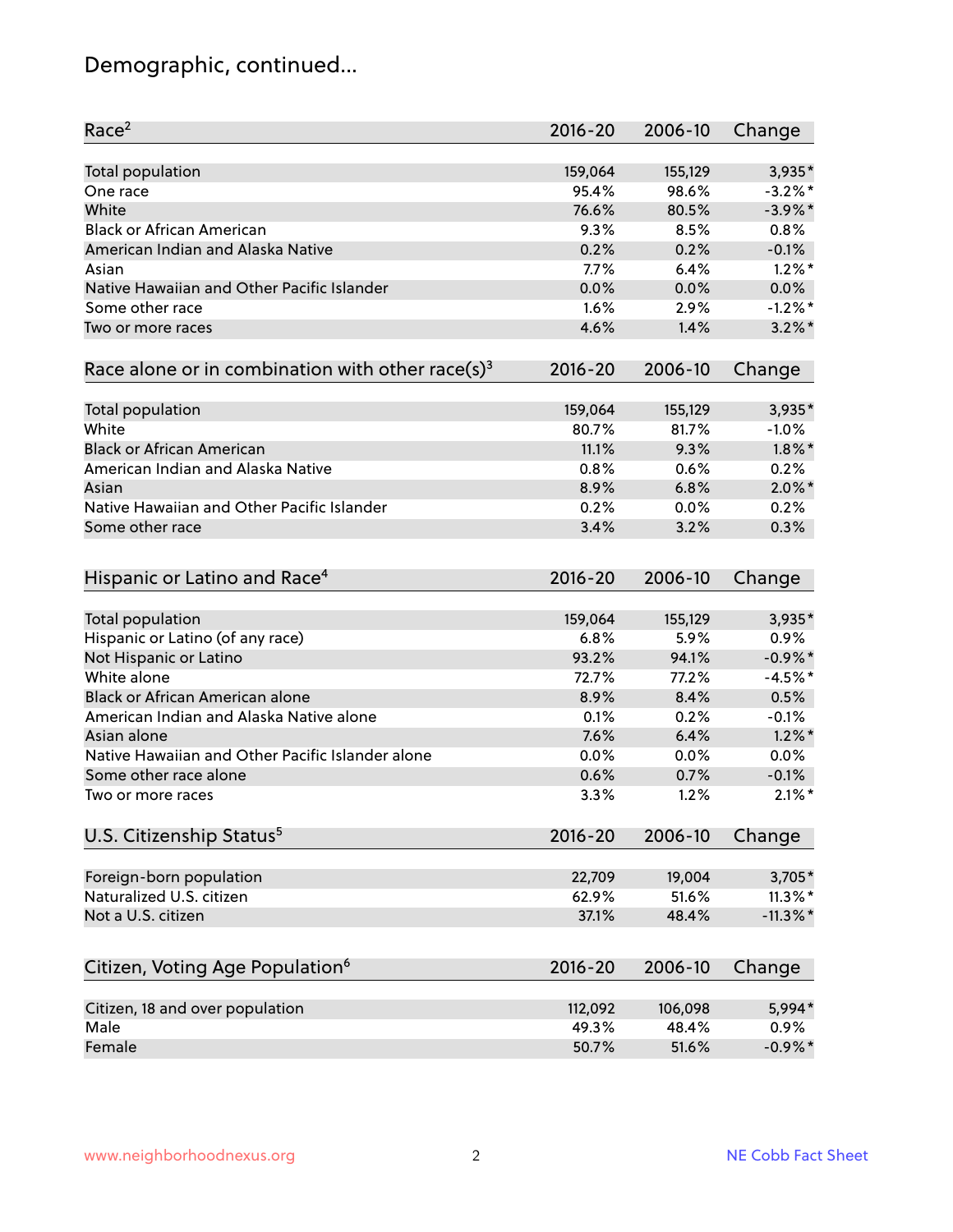#### Economic

| Income <sup>7</sup>                                 | 2016-20 | 2006-10 | Change     |
|-----------------------------------------------------|---------|---------|------------|
|                                                     |         |         |            |
| All households                                      | 57,724  | 56,231  | $1,493*$   |
| Less than \$10,000                                  | 3.4%    | 2.7%    | 0.7%       |
| \$10,000 to \$14,999                                | 1.6%    | 1.8%    | $-0.2%$    |
| \$15,000 to \$24,999                                | 3.7%    | 5.6%    | $-1.9%$ *  |
| \$25,000 to \$34,999                                | 4.7%    | 5.4%    | $-0.7%$    |
| \$35,000 to \$49,999                                | 6.6%    | 9.0%    | $-2.4\%$ * |
| \$50,000 to \$74,999                                | 12.9%   | 14.8%   | $-2.0\%$ * |
| \$75,000 to \$99,999                                | 11.1%   | 15.0%   | $-3.9\%$ * |
| \$100,000 to \$149,999                              | 20.4%   | 22.0%   | $-1.6%$    |
| \$150,000 to \$199,999                              | 14.4%   | 11.6%   | $2.8\%$ *  |
| \$200,000 or more                                   | 21.1%   | 11.9%   | $9.1\%$ *  |
| Median household income (dollars)                   | 113,658 | 92,596  | $21,062*$  |
| Mean household income (dollars)                     | 143,625 | 114,998 | 28,628*    |
| With earnings                                       | 83.8%   | 88.9%   | $-5.1\%$ * |
| Mean earnings (dollars)                             | 144,183 | 111,903 | 32,280*    |
| <b>With Social Security</b>                         | 28.7%   | 20.2%   | $8.5\%$ *  |
| Mean Social Security income (dollars)               | 24,653  | 18,246  | $6,407*$   |
| With retirement income                              | 20.6%   | 17.3%   | $3.3\%$ *  |
| Mean retirement income (dollars)                    | 31,831  | 28,282  | 3,549      |
| With Supplemental Security Income                   | $1.8\%$ | 1.4%    | 0.4%       |
| Mean Supplemental Security Income (dollars)         | 6,429   | 10,010  | $-3,581$   |
| With cash public assistance income                  | 0.6%    | 1.0%    | $-0.4%$    |
| Mean cash public assistance income (dollars)        | 1,122   | 4,566   | $-3,443$   |
| With Food Stamp/SNAP benefits in the past 12 months | 2.3%    | 2.0%    | 0.3%       |
|                                                     |         |         |            |
| Families                                            | 44,456  | 44,107  | 349        |
| Less than \$10,000                                  | 1.9%    | 1.5%    | 0.5%       |
| \$10,000 to \$14,999                                | 0.6%    | 1.2%    | $-0.6%$    |
| \$15,000 to \$24,999                                | 2.4%    | 3.8%    | $-1.4%$    |
| \$25,000 to \$34,999                                | 3.1%    | 4.0%    | $-0.9%$    |
| \$35,000 to \$49,999                                | 4.5%    | 7.0%    | $-2.5%$ *  |
| \$50,000 to \$74,999                                | 10.7%   | 14.3%   | $-3.6\%$ * |
| \$75,000 to \$99,999                                | 10.8%   | 14.9%   | $-4.0\%$ * |
| \$100,000 to \$149,999                              | 22.8%   | 25.5%   | $-2.7%$ *  |
| \$150,000 to \$199,999                              | 17.1%   | 13.5%   | $3.5\%$ *  |
| \$200,000 or more                                   | 26.0%   | 14.3%   | $11.7\%$ * |
| Median family income (dollars)                      | 134,437 | 106,121 | 28,316*    |
| Mean family income (dollars)                        | 164,614 | 128,336 | 36,278*    |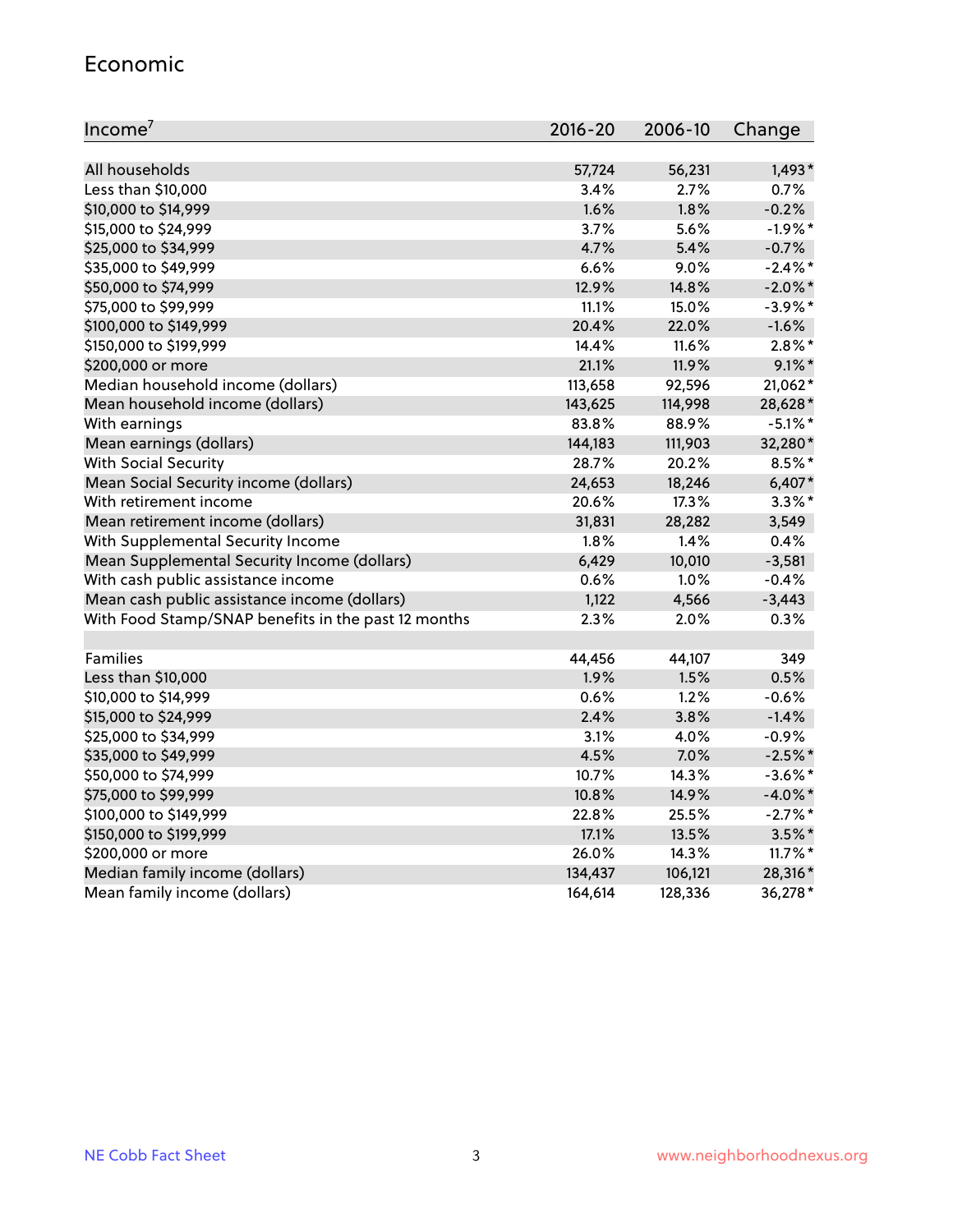#### Economic, continued...

| Nonfamily households<br>13,268<br>12,124<br>$1,144*$<br>Median nonfamily income (dollars)<br>52,072<br>46,650<br>Mean nonfamily income (dollars)<br>67,735<br>63,035<br>4,700 |  | Change    |
|-------------------------------------------------------------------------------------------------------------------------------------------------------------------------------|--|-----------|
|                                                                                                                                                                               |  |           |
|                                                                                                                                                                               |  |           |
|                                                                                                                                                                               |  | $5,421*$  |
|                                                                                                                                                                               |  |           |
| Median earnings for workers (dollars)<br>54,009<br>43,643                                                                                                                     |  | 10,365*   |
| Median earnings for male full-time, year-round workers<br>79,774<br>96,539                                                                                                    |  | 16,765*   |
| (dollars)                                                                                                                                                                     |  |           |
| Median earnings for female full-time, year-round workers<br>61,246<br>50,731<br>(dollars)                                                                                     |  | 10,515*   |
| Per capita income (dollars)<br>52,772<br>42,100                                                                                                                               |  | 10,672*   |
|                                                                                                                                                                               |  |           |
| Families and People Below Poverty Level <sup>9</sup><br>2016-20<br>2006-10<br>Change                                                                                          |  |           |
|                                                                                                                                                                               |  |           |
| <b>All families</b><br>3.4%<br>3.3%<br>0.2%                                                                                                                                   |  |           |
| $-1.3%$<br>With related children under 18 years<br>3.6%<br>4.9%                                                                                                               |  |           |
| With related children under 5 years only<br>1.8%<br>$-2.5%$<br>4.3%                                                                                                           |  |           |
| 1.9%<br>1.7%<br>0.1%<br>Married couple families                                                                                                                               |  |           |
| With related children under 18 years<br>1.8%<br>2.2%<br>$-0.4%$                                                                                                               |  |           |
| With related children under 5 years only<br>0.2%<br>$-0.6%$<br>0.8%                                                                                                           |  |           |
| Families with female householder, no husband present<br>$-0.2%$<br>12.5%<br>12.7%                                                                                             |  |           |
| With related children under 18 years<br>12.2%<br>17.1%<br>$-4.9%$                                                                                                             |  |           |
| With related children under 5 years only<br>35.5%<br>32.8%<br>2.6%                                                                                                            |  |           |
| 0.9%<br>All people<br>5.6%<br>4.7%                                                                                                                                            |  |           |
| $-0.3%$<br>Under 18 years<br>5.2%<br>5.5%                                                                                                                                     |  |           |
| Related children under 18 years<br>4.9%<br>5.3%<br>$-0.4%$                                                                                                                    |  |           |
| Related children under 5 years<br>3.8%<br>$-1.6%$<br>5.4%                                                                                                                     |  |           |
| 5.2%<br>5.2%<br>$-0.0%$<br>Related children 5 to 17 years                                                                                                                     |  |           |
| 5.7%<br>1.2%<br>18 years and over<br>4.5%                                                                                                                                     |  |           |
| 18 to 64 years<br>6.0%<br>4.6%<br>1.4%                                                                                                                                        |  |           |
| 65 years and over<br>4.7%<br>3.5%<br>1.2%                                                                                                                                     |  |           |
| People in families<br>3.6%<br>3.4%<br>0.2%                                                                                                                                    |  |           |
| Unrelated individuals 15 years and over<br>19.8%<br>15.7%                                                                                                                     |  | $4.1\%$ * |
|                                                                                                                                                                               |  |           |
| Non-Hispanic white people<br>4.4%<br>3.1%                                                                                                                                     |  | $1.2\%$ * |
| Black or African-American people<br>17.4%<br>9.9%                                                                                                                             |  | $7.6\%$ * |
| Asian people<br>2.5%<br>10.9%                                                                                                                                                 |  | $-8.4%$   |
| Hispanic or Latino people<br>7.8%<br>10.9%                                                                                                                                    |  | $-3.1%$   |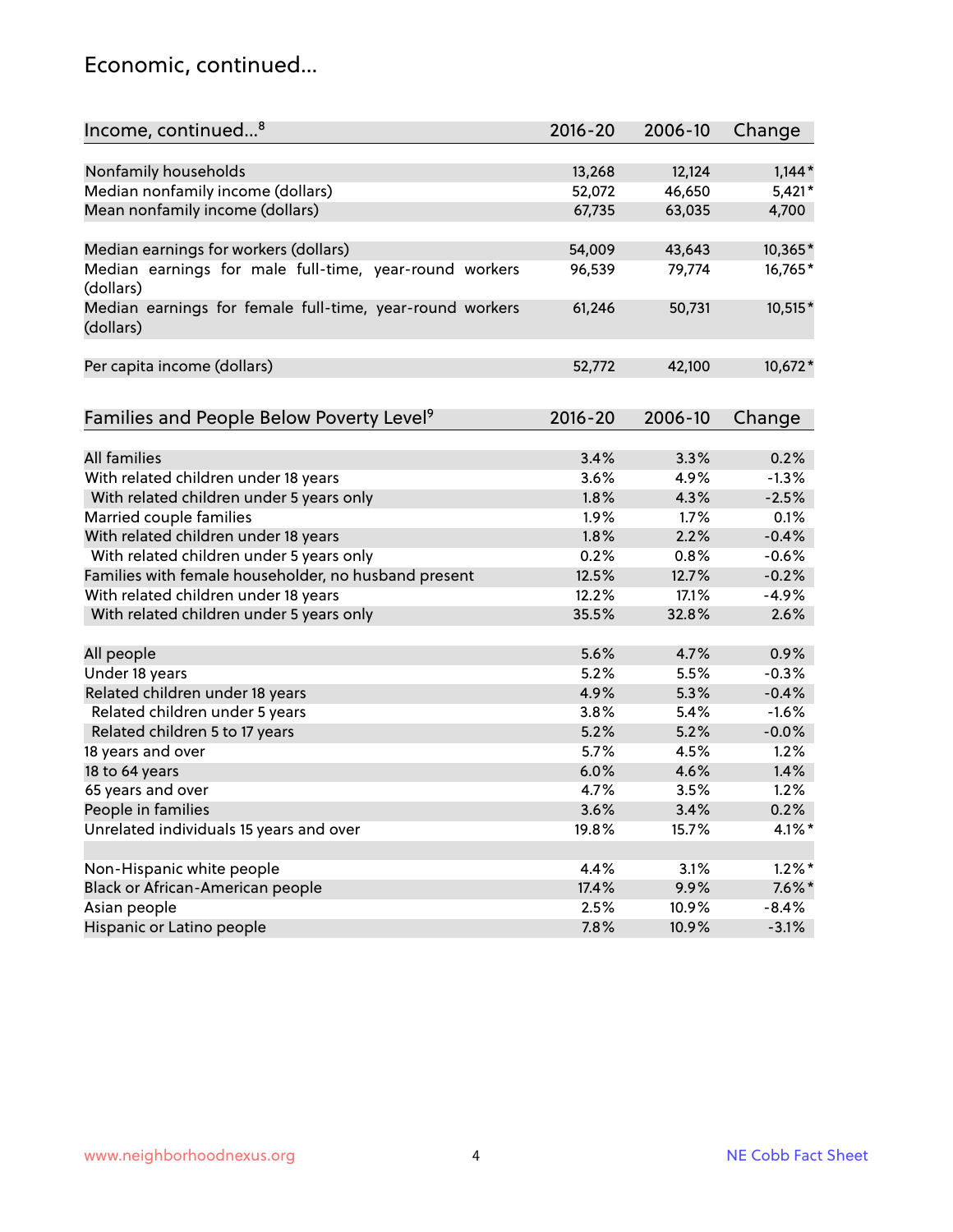## Employment

| Employment Status <sup>10</sup>                               | $2016 - 20$ | 2006-10 | Change     |
|---------------------------------------------------------------|-------------|---------|------------|
|                                                               |             |         |            |
| Population 16 years and over                                  | 125,046     | 119,506 | 5,540*     |
| In labor force                                                | 66.3%       | 70.9%   | $-4.6\%$ * |
| Civilian labor force                                          | 66.2%       | 70.8%   | $-4.6\%$ * |
| Employed                                                      | 63.1%       | 66.9%   | $-3.8\%$ * |
| Unemployed                                                    | 3.1%        | 3.9%    | $-0.8%$    |
| <b>Armed Forces</b>                                           | 0.1%        | 0.1%    | $-0.0%$    |
| Not in labor force                                            | 33.7%       | 29.1%   | 4.6%*      |
| Civilian labor force                                          | 82,815      | 84,658  | $-1,843$   |
| <b>Unemployment Rate</b>                                      | 4.8%        | 5.5%    | $-0.8%$    |
|                                                               |             |         |            |
| Females 16 years and over                                     | 63,455      | 61,428  | $2,027*$   |
| In labor force                                                | 60.3%       | 63.1%   | $-2.8%$    |
| Civilian labor force                                          | 60.3%       | 63.0%   | $-2.8%$    |
| Employed                                                      | 57.7%       | 59.5%   | $-1.7%$    |
|                                                               |             |         |            |
| Own children of the householder under 6 years                 | 10,340      | 11,113  | $-773$     |
| All parents in family in labor force                          | 67.0%       | 59.5%   | 7.6%       |
|                                                               |             |         |            |
| Own children of the householder 6 to 17 years                 | 27,965      | 29,130  | $-1,165$   |
| All parents in family in labor force                          | 71.7%       | 67.1%   | 4.5%*      |
|                                                               |             |         |            |
| Industry <sup>11</sup>                                        | $2016 - 20$ | 2006-10 | Change     |
|                                                               |             |         |            |
| Civilian employed population 16 years and over                | 78,880      | 79,976  | $-1,096$   |
| Agriculture, forestry, fishing and hunting, and mining        | 0.1%        | 0.1%    | 0.0%       |
| Construction                                                  | 5.0%        | 5.4%    | $-0.4%$    |
| Manufacturing                                                 | 6.7%        | 8.3%    | $-1.6\%$ * |
| Wholesale trade                                               | 3.5%        | 5.0%    | $-1.6\%$ * |
| Retail trade                                                  | 10.2%       | 11.3%   | $-1.1\%$ * |
| Transportation and warehousing, and utilities                 | 4.1%        | 3.5%    | 0.6%       |
| Information                                                   | 3.1%        | 4.4%    | $-1.2%$ *  |
| Finance and insurance, and real estate and rental and leasing | 10.2%       | 10.3%   | $-0.1%$    |
| Professional, scientific, and management, and administrative  | 22.1%       | 18.6%   | $3.5%$ *   |
| and waste management services                                 |             |         |            |
| Educational services, and health care and social assistance   | 19.9%       | 18.6%   | $1.3\%$ *  |
| Arts, entertainment, and recreation, and accommodation and    | 7.3%        | 7.1%    | 0.2%       |
| food services                                                 |             |         |            |
| Other services, except public administration                  | 5.6%        | 4.6%    | $1.0\%$ *  |
| Public administration                                         | 2.1%        | 2.9%    | $-0.8%$    |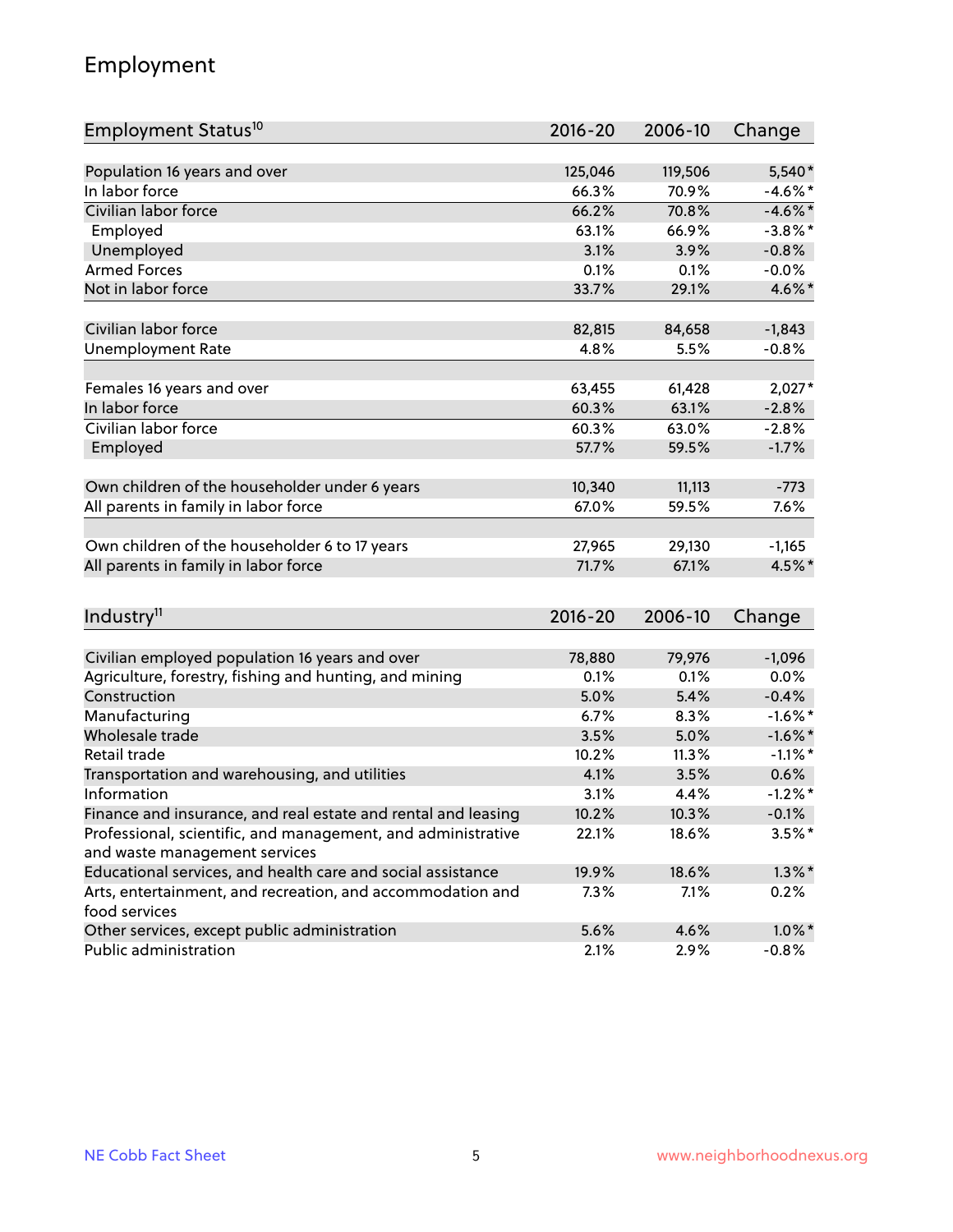## Employment, continued...

| Civilian employed population 16 years and over<br>78,880<br>79,976<br>Management, business, science, and arts occupations<br>52.5%<br>57.4%<br>11.3%<br>9.9%<br>Service occupations<br>Sales and office occupations<br>21.1%<br>27.9%<br>4.7%<br>Natural<br>and<br>maintenance<br>4.5%<br>resources,<br>construction, | $-1,096$<br>4.9%*<br>$1.3\%$ *<br>$-6.8\%$ *<br>$-0.2%$<br>0.8%<br>Change |
|-----------------------------------------------------------------------------------------------------------------------------------------------------------------------------------------------------------------------------------------------------------------------------------------------------------------------|---------------------------------------------------------------------------|
|                                                                                                                                                                                                                                                                                                                       |                                                                           |
|                                                                                                                                                                                                                                                                                                                       |                                                                           |
|                                                                                                                                                                                                                                                                                                                       |                                                                           |
|                                                                                                                                                                                                                                                                                                                       |                                                                           |
|                                                                                                                                                                                                                                                                                                                       |                                                                           |
| occupations                                                                                                                                                                                                                                                                                                           |                                                                           |
| Production, transportation, and material moving occupations<br>5.7%<br>4.9%                                                                                                                                                                                                                                           |                                                                           |
| Class of Worker <sup>13</sup><br>$2016 - 20$<br>2006-10                                                                                                                                                                                                                                                               |                                                                           |
|                                                                                                                                                                                                                                                                                                                       |                                                                           |
| Civilian employed population 16 years and over<br>78,880<br>79,976                                                                                                                                                                                                                                                    | $-1,096$                                                                  |
| Private wage and salary workers<br>84.0%<br>82.0%                                                                                                                                                                                                                                                                     | 2.0%                                                                      |
| Government workers<br>8.6%<br>10.3%                                                                                                                                                                                                                                                                                   | $-1.6\%$ *                                                                |
| Self-employed in own not incorporated business workers<br>7.1%<br>$7.4\%$                                                                                                                                                                                                                                             | $-0.3%$                                                                   |
| Unpaid family workers<br>0.3%<br>0.4%                                                                                                                                                                                                                                                                                 | $-0.1%$                                                                   |
| Job Flows <sup>14</sup><br>2019<br>2010                                                                                                                                                                                                                                                                               | Change                                                                    |
|                                                                                                                                                                                                                                                                                                                       |                                                                           |
| Total Jobs in district<br>55,825<br>45,531                                                                                                                                                                                                                                                                            | 10,294                                                                    |
| Held by residents of district<br>15.5%<br>18.5%                                                                                                                                                                                                                                                                       | $-3.1%$                                                                   |
| Held by non-residents of district<br>84.5%<br>81.5%                                                                                                                                                                                                                                                                   | 3.1%                                                                      |
| Jobs by Industry Sector <sup>15</sup><br>2019<br>2010                                                                                                                                                                                                                                                                 | Change                                                                    |
| Total Jobs in district                                                                                                                                                                                                                                                                                                |                                                                           |
| 55,825<br>45,531                                                                                                                                                                                                                                                                                                      | 10,294                                                                    |
| Goods Producing sectors<br>14.3%<br>12.4%                                                                                                                                                                                                                                                                             | 1.8%                                                                      |
| Trade, Transportation, and Utilities sectors<br>23.4%<br>24.7%                                                                                                                                                                                                                                                        | $-1.3%$                                                                   |
| All Other Services sectors<br>62.4%<br>62.9%                                                                                                                                                                                                                                                                          | $-0.5%$                                                                   |
| Total Jobs in district held by district residents<br>8,633<br>8,442                                                                                                                                                                                                                                                   | 191                                                                       |
| <b>Goods Producing sectors</b><br>9.7%<br>10.7%                                                                                                                                                                                                                                                                       | 1.0%                                                                      |
| Trade, Transportation, and Utilities sectors<br>16.5%<br>18.5%                                                                                                                                                                                                                                                        | $-2.0%$                                                                   |
| All Other Services sectors<br>72.8%<br>71.8%                                                                                                                                                                                                                                                                          | 1.0%                                                                      |
|                                                                                                                                                                                                                                                                                                                       |                                                                           |
| Jobs by Earnings <sup>16</sup><br>2019<br>2010                                                                                                                                                                                                                                                                        | Change                                                                    |
|                                                                                                                                                                                                                                                                                                                       |                                                                           |
| Total Jobs in district<br>55,825<br>45,531                                                                                                                                                                                                                                                                            | 10,294                                                                    |
| Jobs with earnings \$1250/month or less<br>22.7%<br>26.0%                                                                                                                                                                                                                                                             | $-3.3%$                                                                   |
| Jobs with earnings \$1251/month to \$3333/month<br>32.6%<br>37.9%                                                                                                                                                                                                                                                     | $-5.4%$                                                                   |
| Jobs with earnings greater than \$3333/month<br>44.7%<br>36.1%                                                                                                                                                                                                                                                        | 8.6%                                                                      |
| Total Jobs in district held by district residents<br>8,633<br>8,442                                                                                                                                                                                                                                                   | 191                                                                       |
| Jobs with earnings \$1250/month or less<br>32.4%<br>29.6%                                                                                                                                                                                                                                                             | $-2.8%$                                                                   |
| Jobs with earnings \$1251/month to \$3333/month<br>29.1%<br>32.3%                                                                                                                                                                                                                                                     | $-3.2%$                                                                   |
| Jobs with earnings greater than \$3333/month<br>41.3%<br>35.2%                                                                                                                                                                                                                                                        | 6.0%                                                                      |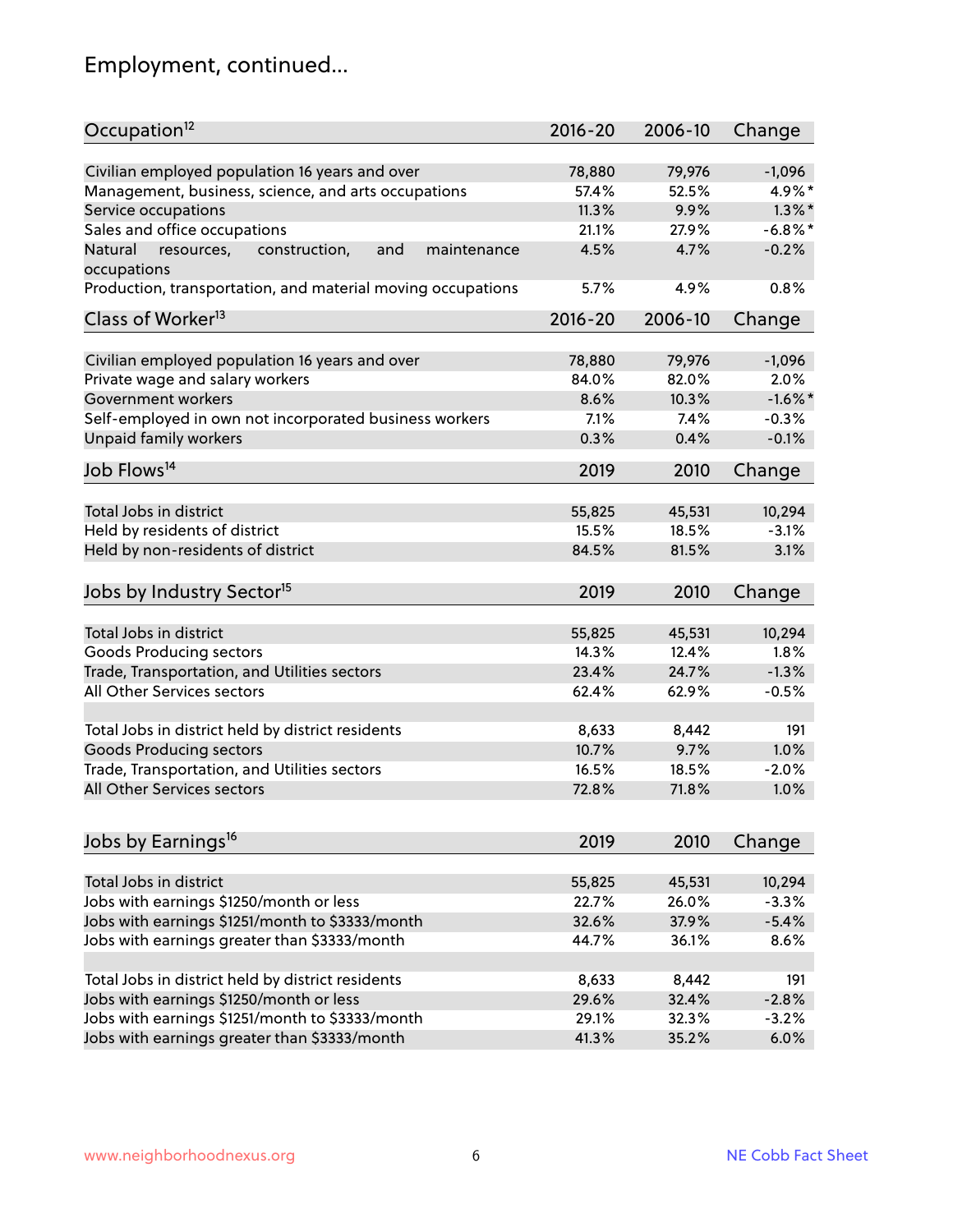# Employment, continued...

| Jobs by Age of Worker <sup>17</sup>               | 2019   | 2010   | Change  |
|---------------------------------------------------|--------|--------|---------|
|                                                   |        |        |         |
| Total Jobs in district                            | 55,825 | 45,531 | 10,294  |
| Jobs with workers age 29 or younger               | 23.2%  | 23.4%  | $-0.2%$ |
| Jobs with workers age 30 to 54                    | 54.5%  | 58.8%  | $-4.3%$ |
| Jobs with workers age 55 or older                 | 22.3%  | 17.8%  | 4.6%    |
|                                                   |        |        |         |
| Total Jobs in district held by district residents | 8,633  | 8.442  | 191     |
| Jobs with workers age 29 or younger               | 22.7%  | 21.9%  | 0.8%    |
| Jobs with workers age 30 to 54                    | 46.4%  | 51.8%  | $-5.4%$ |
| Jobs with workers age 55 or older                 | 30.9%  | 26.3%  | 4.6%    |
|                                                   |        |        |         |

#### Education

| School Enrollment <sup>18</sup>                | $2016 - 20$ | 2006-10 | Change     |
|------------------------------------------------|-------------|---------|------------|
|                                                |             |         |            |
| Population 3 years and over enrolled in school | 42,559      | 45,083  | $-2,524*$  |
| Nursery school, preschool                      | 7.5%        | 8.4%    | $-1.0%$    |
| Kindergarten                                   | 5.3%        | 4.4%    | 0.8%       |
| Elementary school (grades 1-8)                 | 43.8%       | 42.8%   | 1.0%       |
| High school (grades 9-12)                      | 22.6%       | 23.4%   | $-0.8%$    |
| College or graduate school                     | 20.8%       | 20.9%   | $-0.1%$    |
| Educational Attainment <sup>19</sup>           | $2016 - 20$ | 2006-10 | Change     |
|                                                |             |         |            |
| Population 25 years and over                   | 109,571     | 103,336 | $6,235*$   |
| Less than 9th grade                            | $1.6\%$     | 2.0%    | $-0.3%$    |
| 9th to 12th grade, no diploma                  | 1.9%        | 2.6%    | $-0.6%$    |
| High school graduate (includes equivalency)    | 12.4%       | 15.0%   | $-2.6\%$ * |
| Some college, no degree                        | 16.2%       | 18.4%   | $-2.2%$ *  |
| Associate's degree                             | 6.0%        | 5.9%    | 0.1%       |
| Bachelor's degree                              | 38.1%       | 36.9%   | 1.2%       |
| Graduate or professional degree                | 23.8%       | 19.2%   | 4.5%*      |
|                                                |             |         |            |
| Percent high school graduate or higher         | 96.4%       | 95.5%   | $1.0\%$    |
| Percent bachelor's degree or higher            | 61.9%       | 56.2%   | $5.7\%$ *  |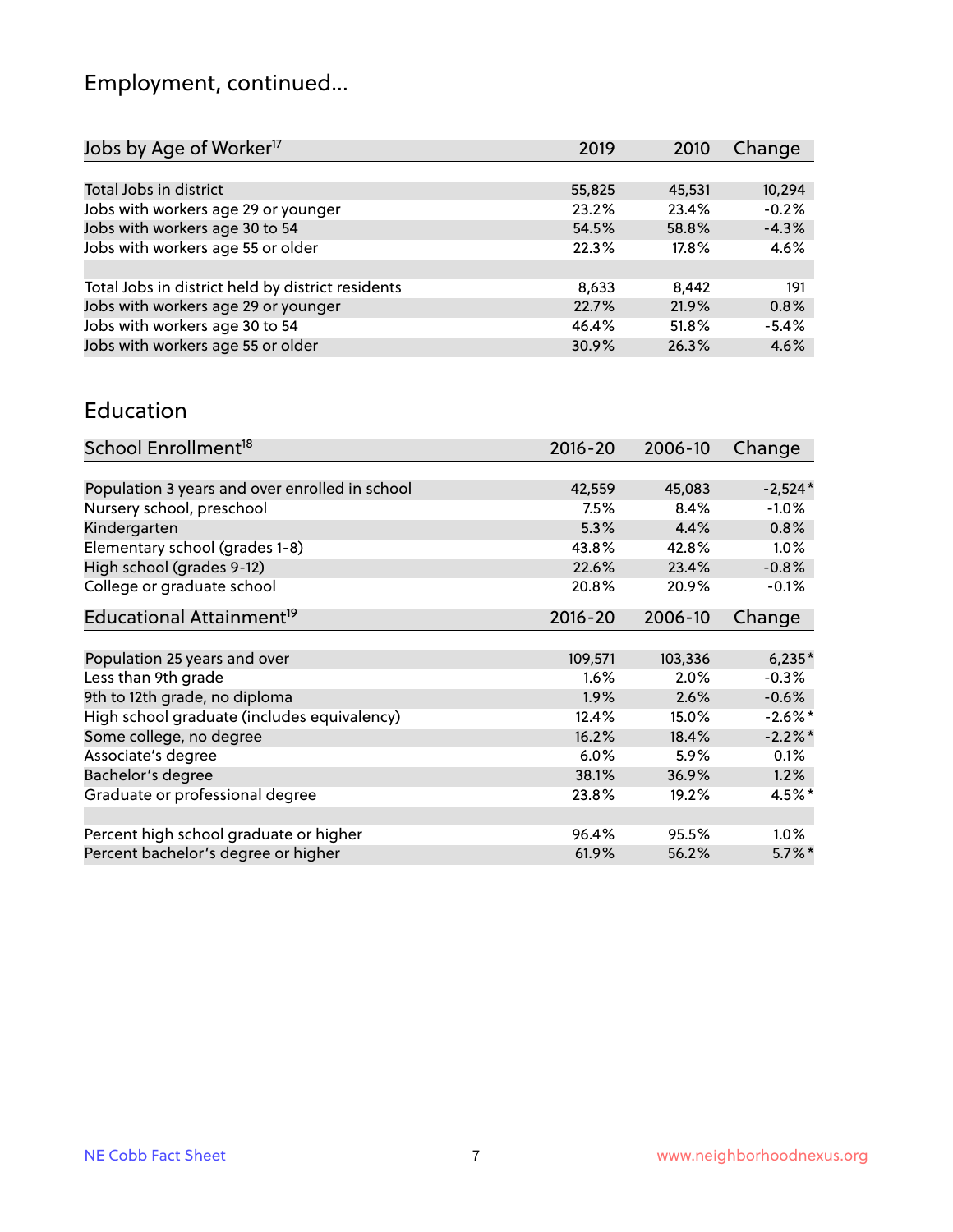#### Housing

| Households by Type <sup>20</sup>                     | 2016-20     | 2006-10 | Change     |
|------------------------------------------------------|-------------|---------|------------|
|                                                      |             |         |            |
| Total households                                     | 57,724      | 56,231  | $1,493*$   |
| Family households (families)                         | 77.0%       | 78.4%   | $-1.4%$ *  |
| With own children under 18 years                     | 34.7%       | 38.8%   | $-4.1\%$ * |
| Married-couple family                                | 65.0%       | 66.1%   | $-1.1%$    |
| With own children of the householder under 18 years  | 29.4%       | 32.0%   | $-2.6\%$ * |
| Male householder, no wife present, family            | 3.5%        | 3.6%    | $-0.1%$    |
| With own children of the householder under 18 years  | 1.7%        | 1.6%    | 0.1%       |
| Female householder, no husband present, family       | 8.5%        | 8.7%    | $-0.2%$    |
| With own children of the householder under 18 years  | 3.7%        | 5.3%    | $-1.6%$ *  |
| Nonfamily households                                 | 23.0%       | 21.6%   | 1.4%       |
| Householder living alone                             | 18.8%       | 17.6%   | 1.2%       |
| 65 years and over                                    | 8.0%        | 5.1%    | $3.0\%$ *  |
| Households with one or more people under 18 years    | 37.1%       | 40.9%   | $-3.8\%$ * |
| Households with one or more people 65 years and over | 30.1%       | 18.9%   | $11.2\%$ * |
| Average household size                               | 2.75        | 2.76    | $-0.00$    |
| Average family size                                  | 3.14        | 3.14    | 0.00       |
|                                                      |             |         |            |
| Housing Occupancy <sup>21</sup>                      | $2016 - 20$ | 2006-10 | Change     |
|                                                      |             |         |            |
| Total housing units                                  | 60,225      | 59,196  | $1,029*$   |
| Occupied housing units                               | 95.8%       | 95.0%   | 0.9%       |
| Vacant housing units                                 | 4.2%        | 5.0%    | $-0.9%$    |
| Homeowner vacancy rate                               | 1.0         | 1.2     | $-0.3$     |
| Rental vacancy rate                                  | 7.1         | 8.0     | $-0.8$     |
|                                                      |             |         |            |
| Units in Structure <sup>22</sup>                     | 2016-20     | 2006-10 | Change     |
| Total housing units                                  | 60,225      | 59,196  | $1,029*$   |
| 1-unit, detached                                     | 88.4%       | 87.8%   | 0.6%       |
| 1-unit, attached                                     | 3.4%        | 3.5%    | $-0.1%$    |
| 2 units                                              | 0.3%        | 0.4%    | $-0.0%$    |
| 3 or 4 units                                         | 0.3%        | 1.2%    | $-0.8%$    |
| 5 to 9 units                                         | 1.3%        | 1.9%    | $-0.5%$    |
| 10 to 19 units                                       | 2.6%        | 3.1%    | $-0.6%$    |
| 20 or more units                                     | 3.2%        | 1.7%    | 1.5%       |
| Mobile home                                          | 0.3%        | 0.4%    | $-0.0\%$   |
| Boat, RV, van, etc.                                  | 0.0%        | $0.0\%$ | 0.0%       |
|                                                      |             |         |            |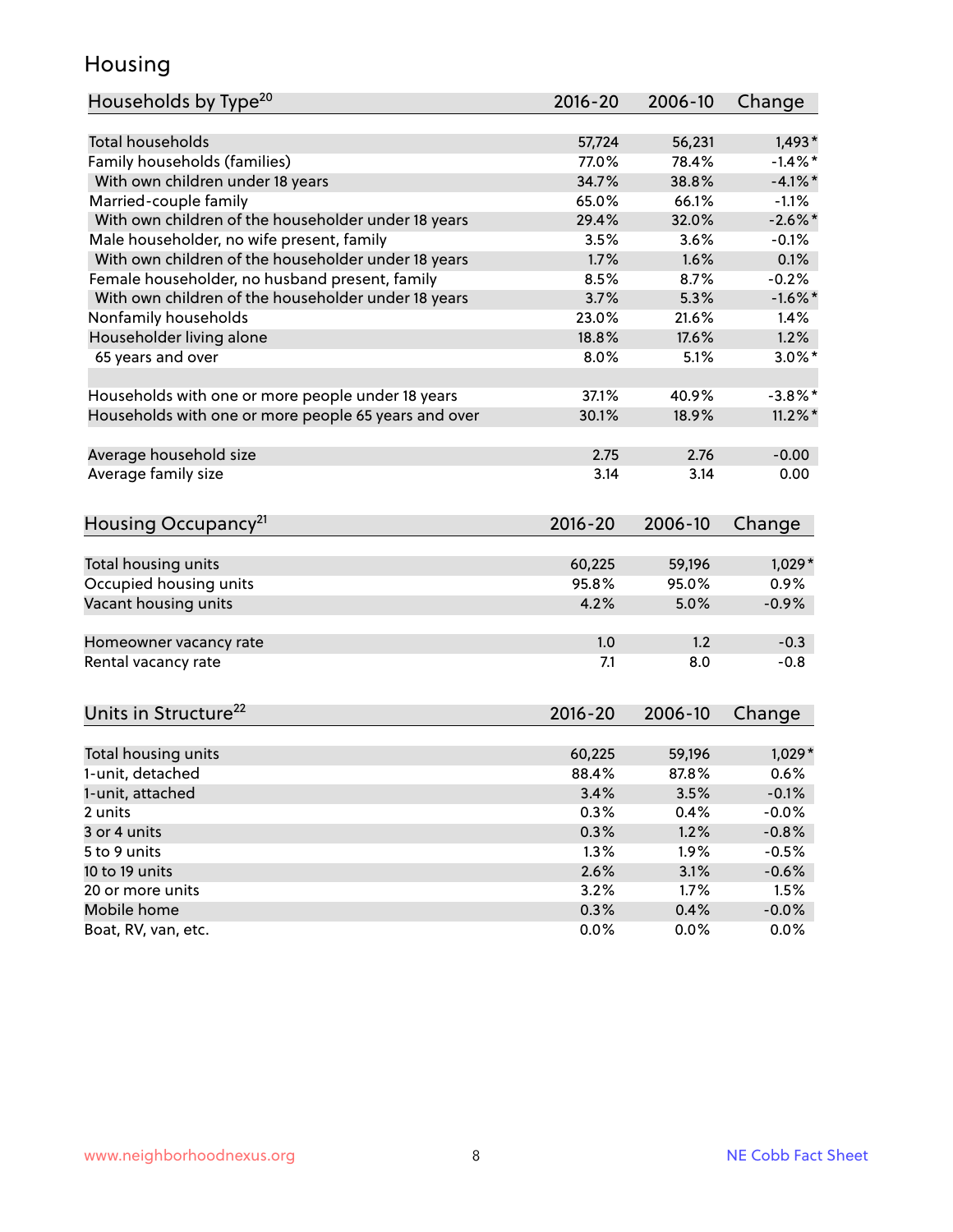## Housing, Continued...

| Year Structure Built <sup>23</sup>             | 2016-20     | 2006-10 | Change     |
|------------------------------------------------|-------------|---------|------------|
| Total housing units                            | 60,225      | 59,196  | $1,029*$   |
| Built 2014 or later                            | 2.5%        | (X)     | (X)        |
| Built 2010 to 2013                             | 1.5%        | (X)     | (X)        |
| Built 2000 to 2009                             | 8.3%        | 8.8%    | $-0.5%$    |
| Built 1990 to 1999                             | 16.9%       | 17.9%   | $-1.0%$    |
| Built 1980 to 1989                             | 36.1%       | 38.0%   | $-1.9%$ *  |
| Built 1970 to 1979                             | 26.2%       | 25.9%   | 0.3%       |
| Built 1960 to 1969                             | 6.1%        | 6.4%    | $-0.3%$    |
| Built 1950 to 1959                             | 1.7%        | 2.1%    | $-0.4%$    |
| Built 1940 to 1949                             | 0.3%        | 0.5%    | $-0.2%$    |
| Built 1939 or earlier                          | 0.3%        | 0.3%    | $-0.0%$    |
| Housing Tenure <sup>24</sup>                   | $2016 - 20$ | 2006-10 | Change     |
|                                                |             |         |            |
| Occupied housing units                         | 57,724      | 56,231  | $1,493*$   |
| Owner-occupied                                 | 84.1%       | 86.5%   | $-2.4\%$ * |
| Renter-occupied                                | 15.9%       | 13.5%   | $2.4\%$ *  |
| Average household size of owner-occupied unit  | 2.79        | 2.79    | 0.01       |
| Average household size of renter-occupied unit | 2.53        | 2.57    | $-0.04$    |
| Residence 1 Year Ago <sup>25</sup>             | $2016 - 20$ | 2006-10 | Change     |
|                                                |             |         |            |
| Population 1 year and over                     | 157,265     | 153,579 | 3,686*     |
| Same house                                     | 88.2%       | 86.9%   | $1.3\%$ *  |
| Different house in the U.S.                    | 11.3%       | 12.8%   | $-1.5%$    |
| Same county                                    | 5.1%        | 6.4%    | $-1.2%$ *  |
| Different county                               | 6.2%        | 6.4%    | $-0.2%$    |
| Same state                                     | 3.7%        | 3.4%    | 0.3%       |
| Different state                                | 2.4%        | 3.0%    | $-0.6%$    |
| Abroad                                         | 0.5%        | 0.3%    | 0.1%       |
| Value of Housing Unit <sup>26</sup>            | $2016 - 20$ | 2006-10 | Change     |
| Owner-occupied units                           | 48,535      | 48,620  | $-85$      |
| Less than \$50,000                             | 0.9%        | 1.2%    | $-0.2%$    |
| \$50,000 to \$99,999                           | 0.7%        | 1.3%    | $-0.6%$    |
| \$100,000 to \$149,999                         | 2.6%        | 6.8%    | $-4.2%$ *  |
| \$150,000 to \$199,999                         | 7.4%        | 16.4%   | $-8.9\%$ * |
| \$200,000 to \$299,999                         | 23.3%       | 31.3%   | $-8.0\%$ * |
| \$300,000 to \$499,999                         | 40.0%       | 29.1%   | 11.0%*     |
| \$500,000 to \$999,999                         | 21.8%       | 12.3%   | $9.5%$ *   |
| \$1,000,000 or more                            | 3.2%        | 1.7%    | $1.5\%$ *  |
| Median (dollars)                               | 366,857     | 275,291 | 91,567*    |
| Mortgage Status <sup>27</sup>                  | $2016 - 20$ | 2006-10 | Change     |
| Owner-occupied units                           | 48,535      | 48,620  | $-85$      |
| Housing units with a mortgage                  | 72.2%       | 80.0%   | $-7.9%$ *  |
| Housing units without a mortgage               | 27.8%       | 20.0%   | $7.9\%*$   |
|                                                |             |         |            |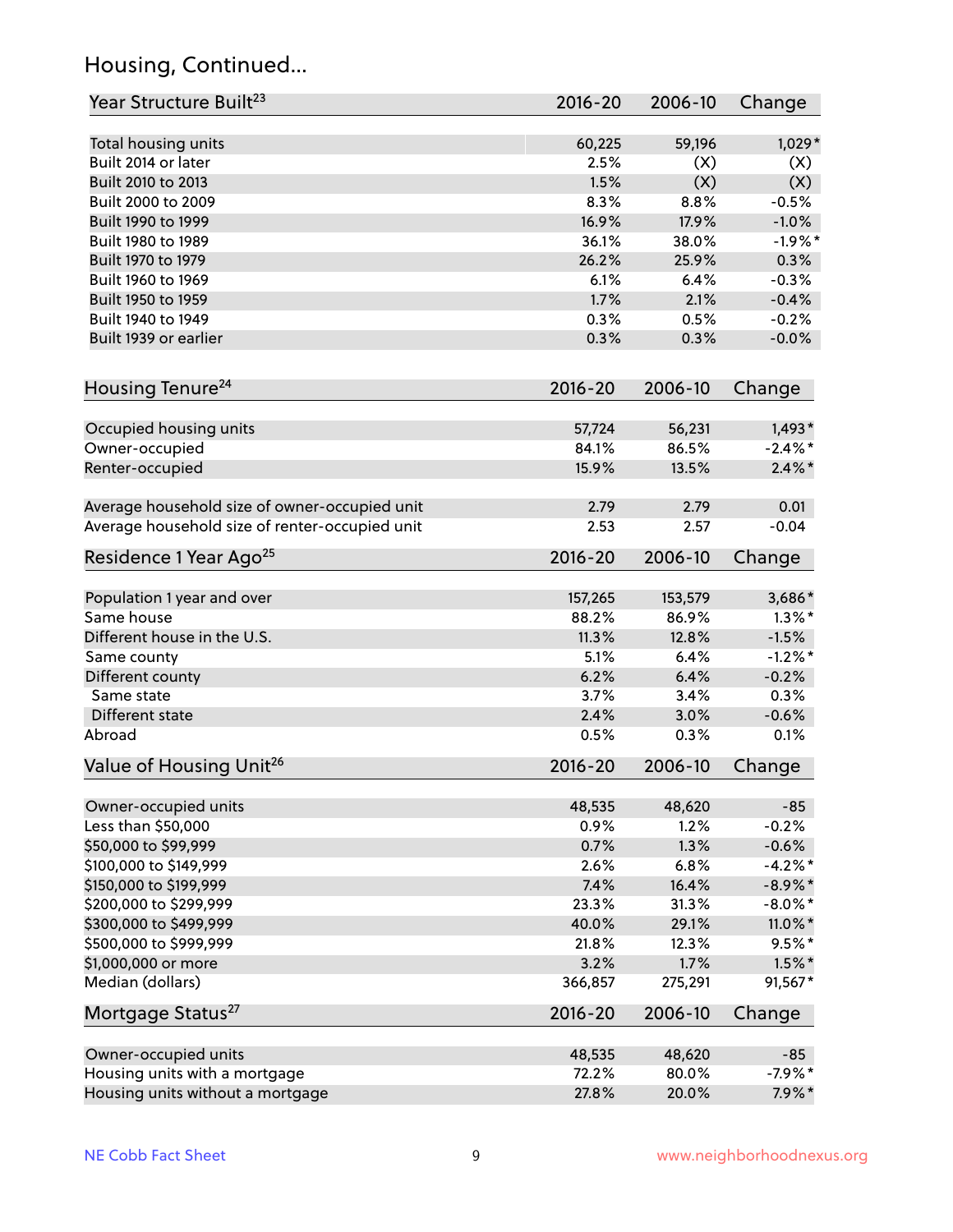## Housing, Continued...

| Selected Monthly Owner Costs <sup>28</sup>                                            | $2016 - 20$ | 2006-10 | Change     |
|---------------------------------------------------------------------------------------|-------------|---------|------------|
| Housing units with a mortgage                                                         | 35,038      | 38,917  | $-3,879*$  |
| Less than \$300                                                                       | 0.1%        | 0.1%    | 0.0%       |
| \$300 to \$499                                                                        | 0.3%        | 0.7%    | $-0.4%$    |
| \$500 to \$999                                                                        | 8.1%        | 7.3%    | 0.7%       |
| \$1,000 to \$1,499                                                                    | 20.8%       | 21.4%   | $-0.6%$    |
| \$1,500 to \$1,999                                                                    | 21.9%       | 26.2%   | $-4.3\%$ * |
| \$2,000 to \$2,999                                                                    | 31.9%       | 29.1%   | $2.8\%$ *  |
| \$3,000 or more                                                                       | 16.9%       | 15.2%   | 1.7%       |
| Median (dollars)                                                                      | 1,972       | 1,892   | $80*$      |
| Housing units without a mortgage                                                      | 13,497      | 9,703   | 3,794*     |
| Less than \$150                                                                       | 0.7%        | 0.4%    | 0.3%       |
| \$150 to \$249                                                                        | 3.7%        | 5.9%    | $-2.2%$    |
| \$250 to \$349                                                                        | 13.4%       | 16.4%   | $-3.0%$    |
| \$350 to \$499                                                                        | 27.2%       | 29.3%   | $-2.1%$    |
| \$500 to \$699                                                                        | 29.1%       | 29.5%   | $-0.5%$    |
| \$700 or more                                                                         | 25.9%       | 18.4%   | $7.5\%$ *  |
| Median (dollars)                                                                      | 530         | 489     | 40*        |
| Selected Monthly Owner Costs as a Percentage of<br>Household Income <sup>29</sup>     | $2016 - 20$ | 2006-10 | Change     |
| Housing units with a mortgage (excluding units where<br>SMOCAPI cannot be computed)   | 34,878      | 38,767  | $-3,889*$  |
| Less than 20.0 percent                                                                | 59.1%       | 42.6%   | 16.5%*     |
| 20.0 to 24.9 percent                                                                  | 13.3%       | 15.9%   | $-2.6\%$ * |
| 25.0 to 29.9 percent                                                                  | 8.0%        | 11.4%   | $-3.4\%$ * |
| 30.0 to 34.9 percent                                                                  | 4.8%        | 8.2%    | $-3.4\%$ * |
| 35.0 percent or more                                                                  | 14.8%       | 21.9%   | $-7.2\%$ * |
| Not computed                                                                          | 160         | 150     | 10         |
| Housing unit without a mortgage (excluding units where<br>SMOCAPI cannot be computed) | 13,395      | 9,649   | 3,746*     |
| Less than 10.0 percent                                                                | 68.0%       | 61.7%   | 6.3%       |
| 10.0 to 14.9 percent                                                                  | 15.1%       | 14.9%   | 0.2%       |
| 15.0 to 19.9 percent                                                                  | 5.3%        | 10.6%   | $-5.3\%$ * |
| 20.0 to 24.9 percent                                                                  | 2.4%        | 3.8%    | $-1.4%$    |
| 25.0 to 29.9 percent                                                                  | 1.8%        | 1.8%    | 0.0%       |
| 30.0 to 34.9 percent                                                                  | 2.1%        | 1.8%    | 0.3%       |
| 35.0 percent or more                                                                  | 5.4%        | 5.5%    | $-0.0%$    |
| Not computed                                                                          | 102         | 54      | 48         |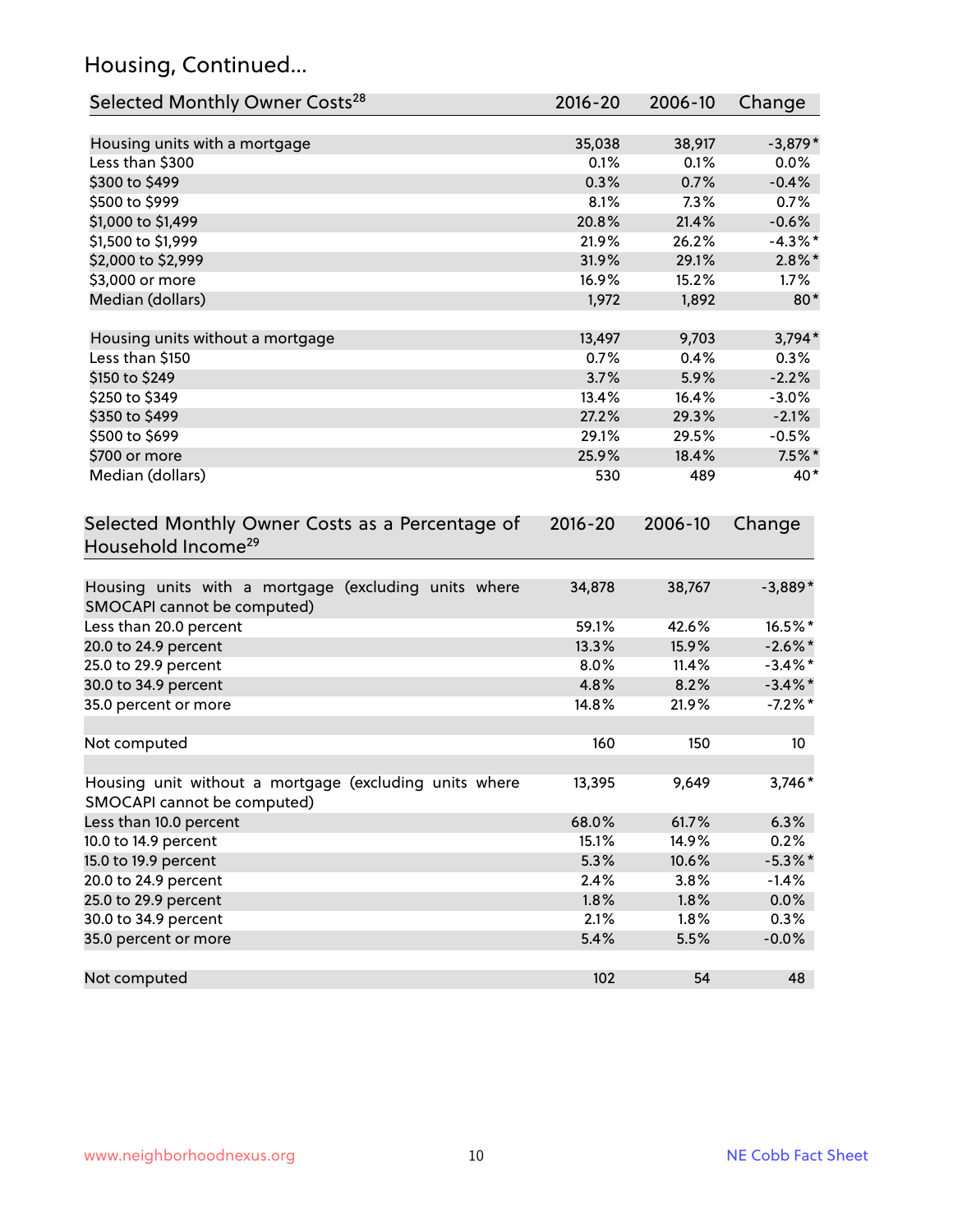## Housing, Continued...

| Gross Rent <sup>30</sup>                                                       | 2016-20     | 2006-10 | Change      |
|--------------------------------------------------------------------------------|-------------|---------|-------------|
| Occupied units paying rent                                                     | 8,909       | 7,289   | $1,620*$    |
| Less than \$200                                                                | 0.1%        | 0.0%    | $0.1\%$     |
| \$200 to \$499                                                                 | 1.1%        | 1.2%    | $-0.1%$     |
| \$500 to \$749                                                                 | 2.7%        | 9.6%    | $-6.9%$     |
| \$750 to \$999                                                                 | 12.5%       | 38.5%   | $-26.0\%$ * |
| \$1,000 to \$1,499                                                             | 39.0%       | 29.3%   | 9.7%        |
| \$1,500 to \$1,999                                                             | 25.5%       | 13.1%   | 12.4%*      |
| \$2,000 or more                                                                | 19.1%       | 8.4%    | 10.7%*      |
| Median (dollars)                                                               | 1,416       | 1,260   | $157*$      |
|                                                                                |             |         |             |
| No rent paid                                                                   | 280         | 322     | $-42$       |
| Gross Rent as a Percentage of Household Income <sup>31</sup>                   | $2016 - 20$ | 2006-10 | Change      |
| Occupied units paying rent (excluding units where GRAPI<br>cannot be computed) | 8,427       | 7,216   | 1,211       |
| Less than 15.0 percent                                                         | 15.5%       | 10.3%   | 5.2%        |
| 15.0 to 19.9 percent                                                           | 14.2%       | 14.6%   | $-0.4%$     |
| 20.0 to 24.9 percent                                                           | 13.1%       | 12.4%   | 0.7%        |
| 25.0 to 29.9 percent                                                           | 13.4%       | 10.8%   | 2.5%        |
| 30.0 to 34.9 percent                                                           | 9.3%        | 9.0%    | 0.3%        |
| 35.0 percent or more                                                           | 34.5%       | 42.8%   | $-8.3%$     |
| Not computed                                                                   | 762         | 395     | 367         |
| Transportation                                                                 |             |         |             |
| Commuting to Work <sup>32</sup>                                                | 2016-20     | 2006-10 | Change      |
| Workers 16 years and over                                                      | 77,796      | 78,549  | $-753$      |
| Car, truck, or van - drove alone                                               | 77.3%       | 79.8%   | $-2.5%$ *   |
| Car, truck, or van - carpooled                                                 | 5.6%        | 8.7%    | $-3.1\%$ *  |
| Public transportation (excluding taxicab)                                      | 0.3%        | 0.9%    | $-0.7%$     |
| Walked                                                                         | 1.1%        | 0.9%    | 0.3%        |
| Other means                                                                    | 1.4%        | 1.3%    | 0.1%        |
| Worked at home                                                                 | 14.2%       | 8.5%    | $5.8\%$ *   |
| Mean travel time to work (minutes)                                             | 31.4        | 29.5    | $1.9*$      |
| Vehicles Available <sup>33</sup>                                               | $2016 - 20$ | 2006-10 | Change      |
| Occupied housing units                                                         | 57,724      | 56,231  | $1,493*$    |
| No vehicles available                                                          | 1.8%        | 2.0%    | $-0.2%$     |
| 1 vehicle available                                                            | 20.7%       | 22.4%   | $-1.7%$     |
| 2 vehicles available                                                           | 49.3%       | 48.7%   | 0.6%        |
| 3 or more vehicles available                                                   | 28.2%       | 26.9%   | 1.3%        |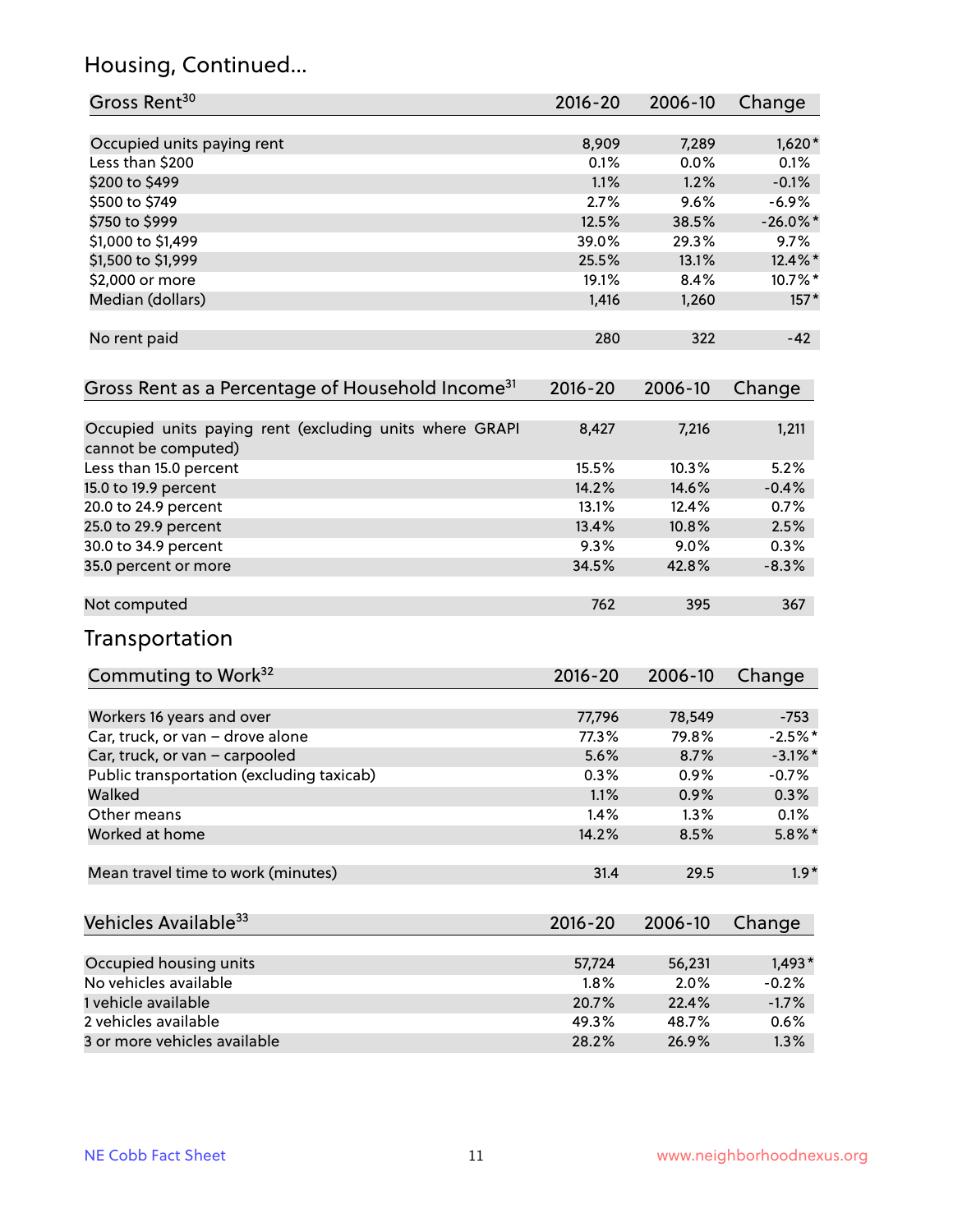#### Health

| Health Insurance coverage <sup>34</sup> | 2016-20 |
|-----------------------------------------|---------|
|-----------------------------------------|---------|

| Civilian Noninstitutionalized Population                | 158,918 |
|---------------------------------------------------------|---------|
| With health insurance coverage                          | 94.2%   |
| With private health insurance coverage                  | 84.9%   |
| With public health coverage                             | 21.0%   |
| No health insurance coverage                            | 5.8%    |
| Civilian Noninstitutionalized Population Under 19 years | 41,092  |
| No health insurance coverage                            | 3.2%    |
| Civilian Noninstitutionalized Population 19 to 64 years | 92,247  |
| In labor force:                                         | 74,615  |
| Employed:                                               | 71,215  |
| With health insurance coverage                          | 93.9%   |
| With private health insurance coverage                  | 92.8%   |
| With public coverage                                    | 2.7%    |
| No health insurance coverage                            | 6.1%    |
| Unemployed:                                             | 3,400   |
| With health insurance coverage                          | 69.6%   |
| With private health insurance coverage                  | 61.0%   |
| With public coverage                                    | 9.9%    |
| No health insurance coverage                            | 30.4%   |
| Not in labor force:                                     | 17,632  |
| With health insurance coverage                          | 86.7%   |
| With private health insurance coverage                  | 78.1%   |
| With public coverage                                    | 12.6%   |
| No health insurance coverage                            | 13.3%   |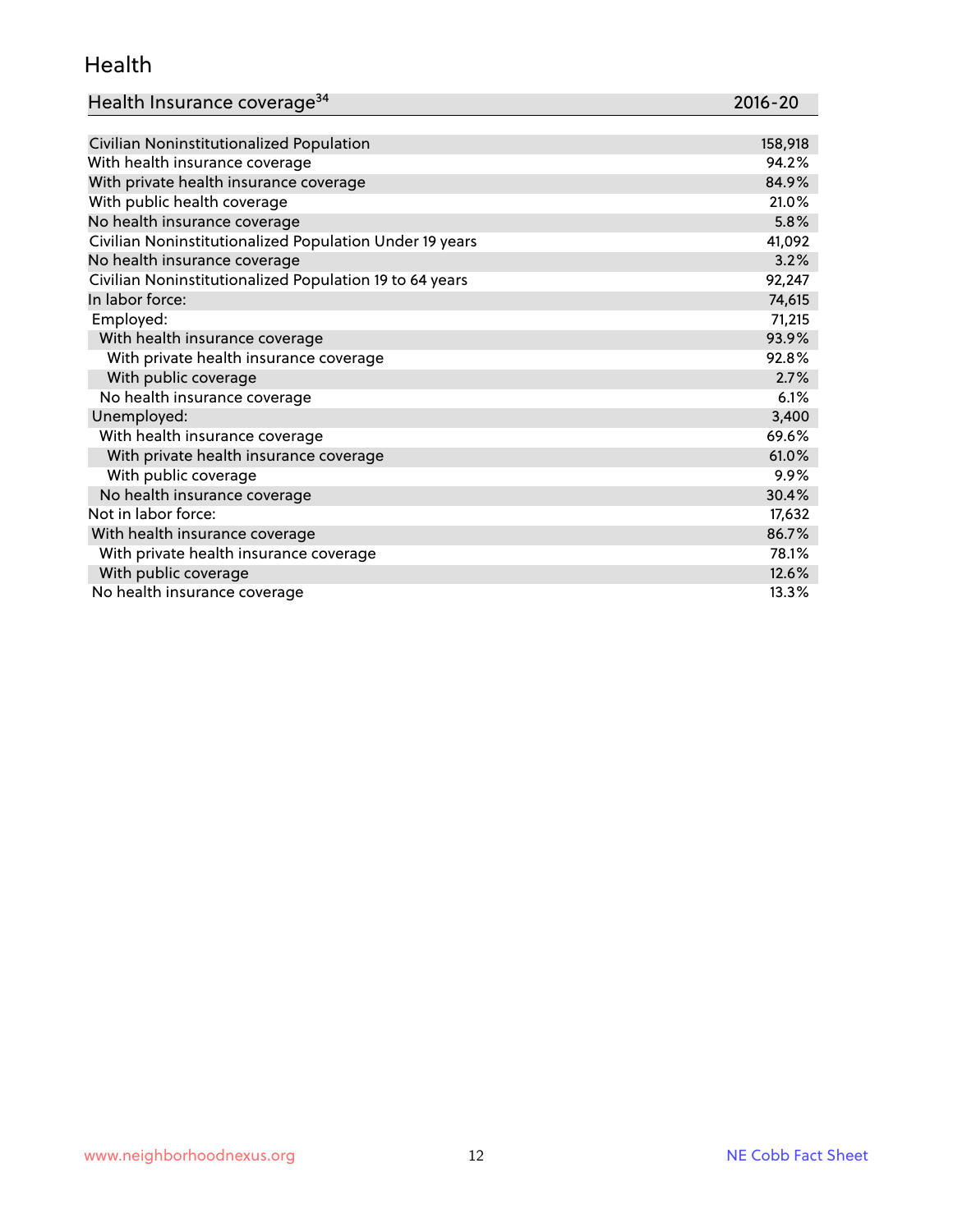## Employment Forecasts

| Forecast Employment by Sector <sup>35</sup>      | 2030   | 2020   | Change   |
|--------------------------------------------------|--------|--------|----------|
|                                                  |        |        |          |
| <b>All Sectors</b>                               | 65,128 | 62,123 | 4.8%     |
| Goods Producing                                  | 7,242  | 7,564  | $-4.3%$  |
| Agriculture, forestry, fishing and hunting       | 3      | 3      | 0.0%     |
| Mining                                           | 52     | 70     | $-25.7%$ |
| Construction                                     | 3,836  | 3,672  | 4.5%     |
| Manufacturing                                    | 3,351  | 3,819  | $-12.3%$ |
| Service Providing                                | 14,957 | 14,184 | 5.4%     |
| Wholesale trade                                  | 3,781  | 4,064  | $-7.0%$  |
| <b>Retail trade</b>                              | 10,151 | 8,970  | 13.2%    |
| Transportation and warehousing                   | 924    | 1,013  | $-8.8%$  |
| <b>Utilities</b>                                 | 101    | 137    | $-26.3%$ |
| Information                                      | 807    | 742    | 8.8%     |
| <b>Financial activities</b>                      | 4,298  | 3,369  | 27.6%    |
| Finance and insurance                            | 2,680  | 1,888  | 41.9%    |
| Real estate and rental and leasing               | 1,618  | 1,481  | 9.3%     |
| Professional and business services               | 10,035 | 7,937  | 26.4%    |
| Professional, scientific, and technical services | 6,555  | 5,436  | 20.6%    |
| Management of companies and enterprises          | 3,480  | 2,501  | 39.1%    |
| <b>Education and health services</b>             | 12,428 | 12,438 | $-0.1%$  |
| <b>Education services</b>                        | 5,593  | 6,117  | $-8.6%$  |
| Health care and social assistance                | 6,835  | 6,321  | 8.1%     |
| Leisure and hospitality                          | 5,345  | 5,279  | 1.3%     |
| Arts, entertainment, and recreation              | 962    | 946    | 1.7%     |
| Accommodation and food services                  | 4,383  | 4,333  | 1.2%     |
| Other services, except public administration     | 3,252  | 3,206  | 1.4%     |
| Public administration                            | 622    | 688    | $-9.6%$  |
| للمحمد مسجل مستلمل بمسحا                         |        |        |          |

#### Population Forecasts

| Population Forecasts <sup>36</sup> | 2030    | 2020    | Change |
|------------------------------------|---------|---------|--------|
|                                    |         |         |        |
| <b>Total Population</b>            | 189.652 | 176.320 | 7.6%   |
| Total Households                   | 71.395  | 65.187  | 9.5%   |